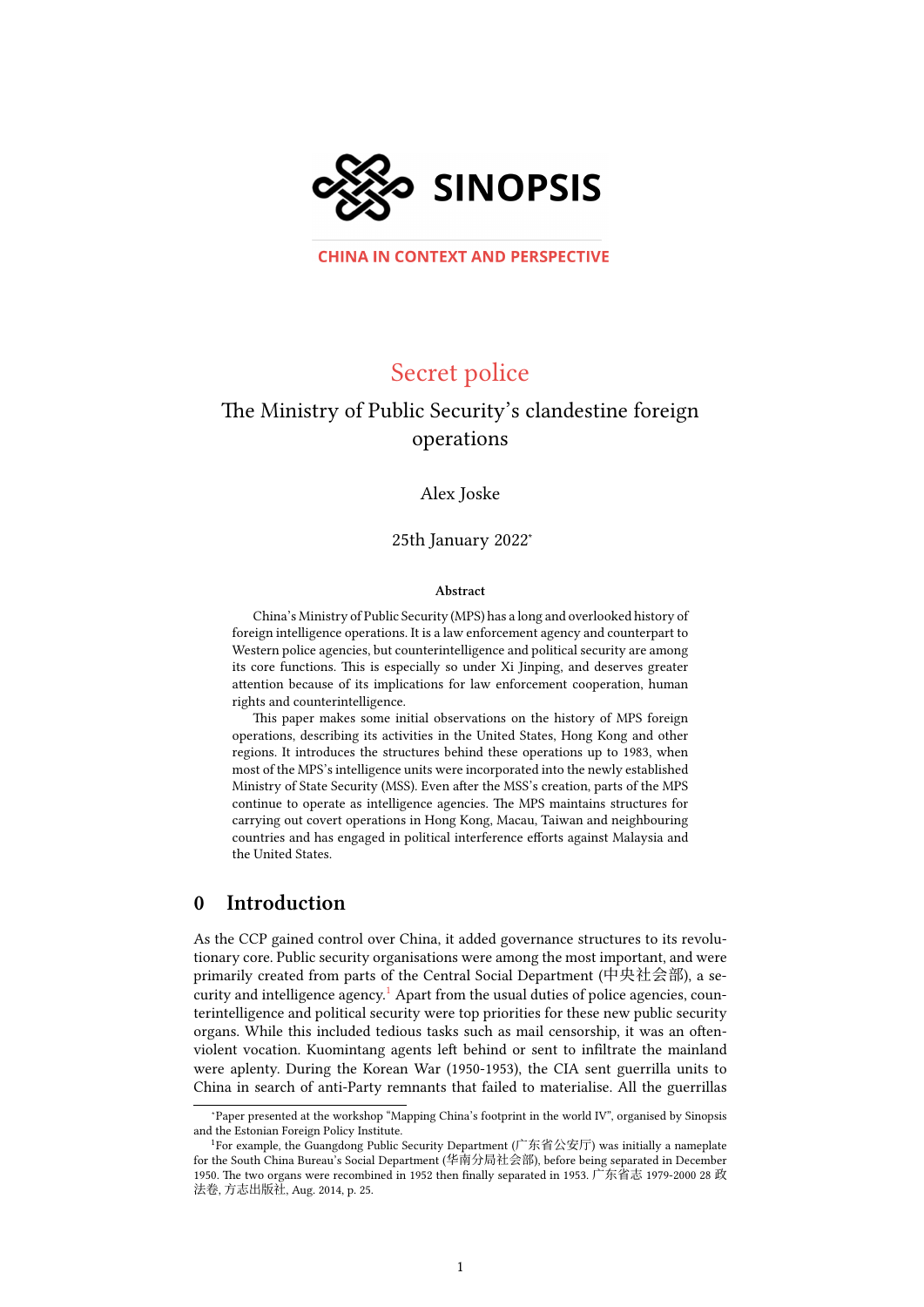were apparently killed or captured, including CIA officers Jack Downey and Richard Fecteau who spent around [2](#page-1-0)0 years in Chinese prisons.<sup>2</sup>

Recognising the need for offensive counterintelligence efforts, the Ministry of Public Security has long carried out foreign operations in neighbouring countries as well as North America. To this point, a declassified 1959 CIA report states that the MPS "is authorized to conduct such covert operations in Macau, Hong Kong and other border areas as may be necessary", and that some foreign intelligence is produced as "a byproduct of its work".[3](#page-1-1)

Nonetheless, the history of MPS foreign operations remains difficult to uncover and has attracted little interest. As David Chambers writes, intelligence history was proscribed within China until the 1980s. Since then, Chinese intelligence and security agencies have compiled histories that mainly cover pre-'liberation' events.<sup>[4](#page-1-2)</sup> Michael Schoenhals also used internal materials such as journals and training documents to analyse the MPS's domestic agent handling and counterintelligence work in his 2013 book Spying for the People.<sup>[5](#page-1-3)</sup> Overall, few resources on MPS foreign operations have been declassified or otherwise uncovered. Available materials, such as "internal circulation" documents, should be read with regard for distortions intended to improve the image of Party intelligence operations and obscure their methods.

Mindful of these limitations, I have attempted to provide an overview of the Ministry of Public Security's foreign operations and relevant units. Memoirs, internal materials and biographical entries form the basis for most of my findings. This historical research is then used to identify and understand current platforms for covert MPS foreign operations.

## 1 Yu Qiangsheng, the CIA's mole in the MSS, and Larry Chin, China's mole in the CIA

MSS officer Yu Qiangsheng 俞强声 had been secretly working for the CIA since at least the MSS's establishment in 1983, and helped identify French diplomat Bernard Boursicot as a Chinese spy.[6](#page-1-4) After Yu defected to America in 1985, Minister of State Security Ling Yun 凌云 was quietly pushed into retirement after only two years in the job.<sup>[7](#page-1-5)</sup> Vice Minister Zhou Shaozheng 周绍铮, the inaugural head of MSS foreign intelligence work, left the agency later that year.<sup>[8](#page-1-6)</sup> Party leader Deng Xiaoping, no fan of civilian intelligence agencies, had already ordered the MSS to vacate Chinese

<span id="page-1-1"></span><span id="page-1-0"></span> $^2$ NicholasDujmovic, "[Two CIA Prisoners in China, 1952-1973"](https://www.cia.gov/static/ae841938f772d4185b5c3b5d94f01c4a/Two-CIA-Prisoners-China.pdf), Studies in Intelligence, 50:4, 2006.

<sup>&</sup>lt;sup>3</sup> ["National Policy Machinery in Communist China"](https://www.cia.gov/readingroom/docs/CIA-RDP80T00246A000100690001-4.pdf), Central Intelligence Agency, 21 Oct. 1959, CIA-RDP80T00246A000100690001-5, p. 20.

<span id="page-1-2"></span><sup>4</sup>David Ian Chambers,"[Edging in from the Cold: The Past and Present State of Chinese Intelligence](https://www.cia.gov/static/b3688b3edc705d9168e8de998d78aad1/Edging-in-from-Cold.pdf) [Historiography"](https://www.cia.gov/static/b3688b3edc705d9168e8de998d78aad1/Edging-in-from-Cold.pdf), Studies in Intelligence 56:23, 2012.

<span id="page-1-3"></span><sup>5</sup>Michael Schoenhals, Spying for the People: Mao's Secret Agents. 1949-1967, Cambridge University Press, 2013.

<span id="page-1-5"></span><span id="page-1-4"></span> $6$ David Wise, Tiger Trap: America's Secret Spy War with China, Houghton Mifflin Harcourt, 2011, ch. 19.  ${\rm ^7}$  The timing of Ling Yun's dismissal suggests it was driven by Yu Qiangsheng's defection rather than Chin's subsequent arrest. Peter Mattis & Matthew Brazil, Chinese Communist Espionage: An Intelligence Primer, Naval Institute Press, 2019, p. 91.

<span id="page-1-6"></span><sup>8</sup>Zhou was a former Central Investigation Department leader and became secretary-general of the Chinese People's Political Consultative Conference after leaving the MSS. Official biographies such as his obituary in the People's Daily do not mention his service in the MSS. 中华人民共和国国务院公报 26, 1983, p. 1195; "周绍铮", 人民日报, 9 Dec. 2007.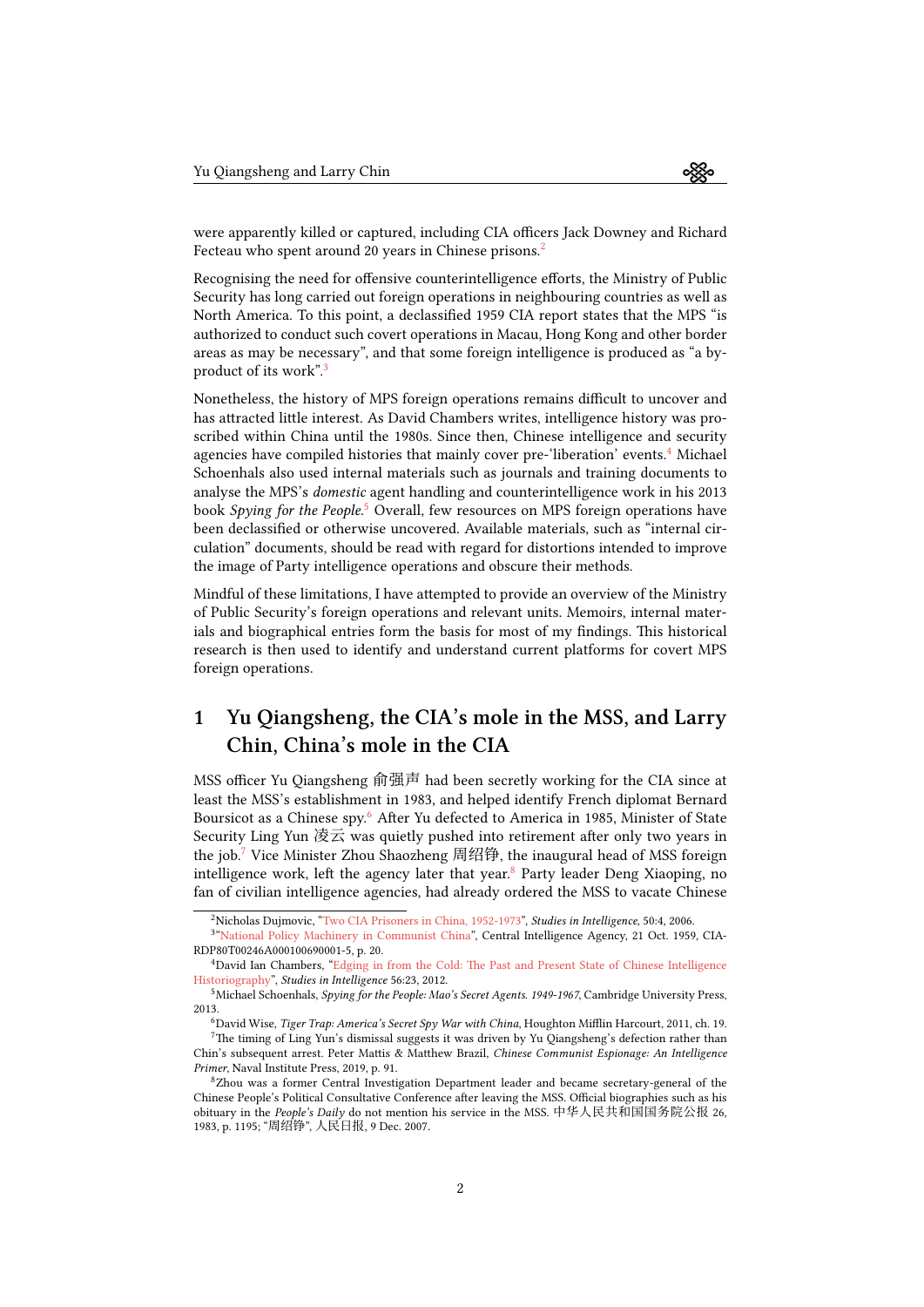<span id="page-2-4"></span>

Figure 1: MPS officer Guo Manguo (left) and Taiwanese intelligence defector Cheng Yiming, 1964. Source: 贺越明, "台湾情报局澳门站站长的变幻人生", 同舟共进 7, 2015.

diplomatic missions by 1985, and this embarrassing incident worsened the ministry's standing.<sup>[9](#page-2-0)</sup>

Yu's most important revelation, however, was information suggesting that retired CIA linguist and analyst Larry Wu-tai Chin (金无怠) was an MSS asset. Chin was arrested by the FBI in 1985 and became among the earliest foreign agents in the US intelligence community to face trial.<sup>[10](#page-2-1)</sup> He also had an extraordinarily long career as a spy, having been recruited by the CCP in the 1940s.<sup>[11](#page-2-2)</sup>

A US jury heard that Chin's handler was an officer of the Guangdong Provincial State Security Department, Ou Qiming.<sup>[12](#page-2-3)</sup> While this ties Chin to the MSS, he had already retired from US government service by the time the MSS was established. The Central Investigation Department, a foreign intelligence agency that was incorporated into the MSS, might have been the natural agency to handle the mole before then.

In reality, Chin reported to the MPS for most of his career, and was far from alone as an overseas operative of the agency in the pre-MSS years. The MPS lost much of its foreign intelligence remit after the MSS's creation, but has established new units for cross-border clandestine operations since then.

## 2 The South China Office

Chin's handlers operated from the MPS South China Office (华南办事处) in Guangzhou, a little-known part of the ministry. For example, one of Chin's case officers, Zhu Entao 朱恩涛, worked there before becoming a vice-ministerial MPS official and the

≪

<span id="page-2-0"></span><sup>&</sup>lt;sup>9</sup>Xuezhi Guo, China's Security State: Philosophy, Evolution, and Politics, Cambridge University Press, 2012, pp. 362 sq.; Mattis & Brazil, loc. cit.

<span id="page-2-1"></span><sup>10</sup> Year of the Spy (1985)", Federal Bureau of Investigation.

<span id="page-2-3"></span><span id="page-2-2"></span><sup>11</sup>William Welch, ["Retired CIA Analyst Accusing of Spying for China](https://apnews.com/article/c013c09ddc69d5475ed3df00a81ad53a)", AP, 24 Nov. 1985.

<sup>&</sup>lt;sup>12</sup>The Chinese characters for Ou's name are unknown. Caryle Murphy, "Jury Convicts Chin of Spying For Chinese", Washington Post, 8 Feb. 1986.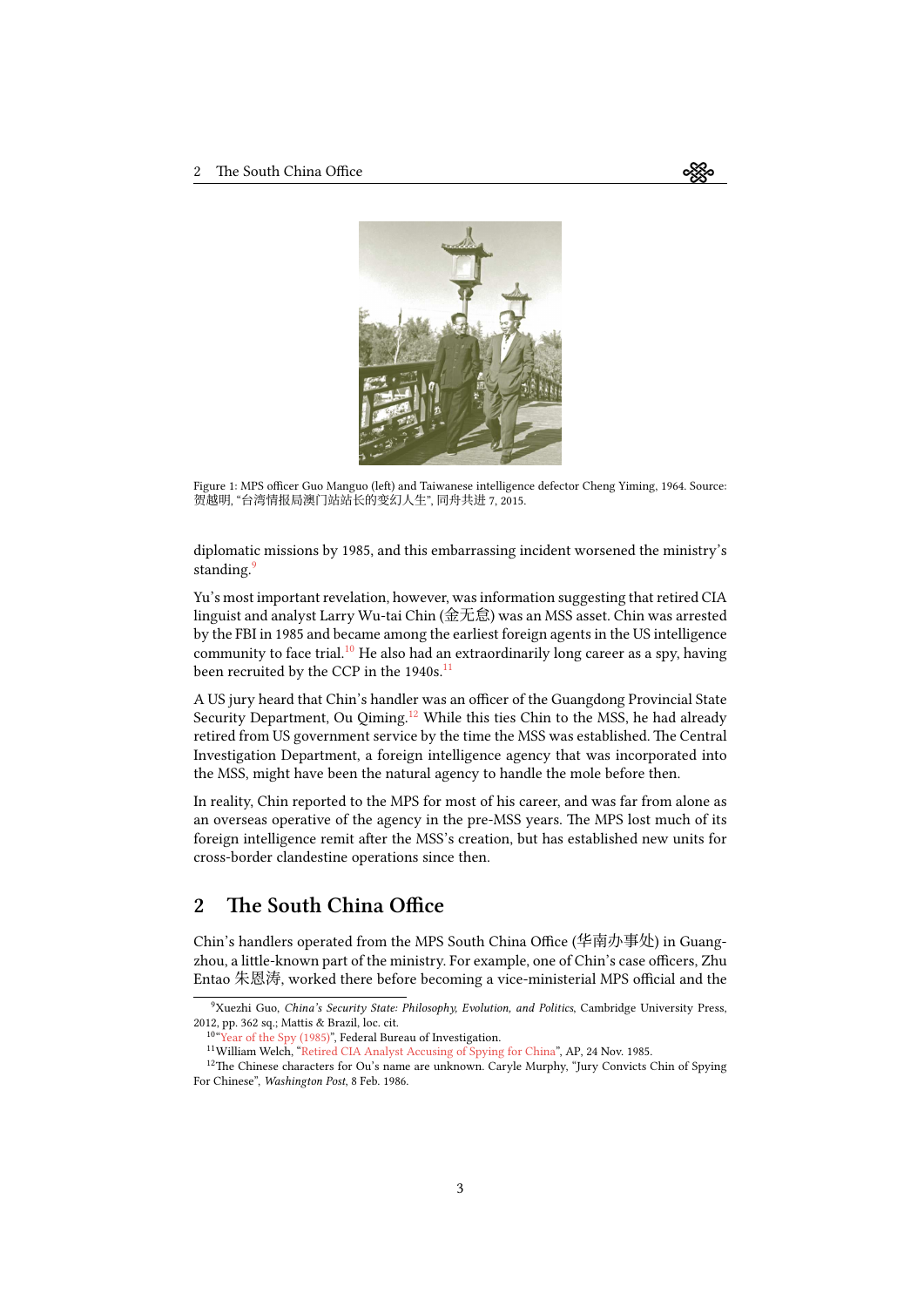head of China's Interpol office. Zhu's involvement with the Chin case later prompted the US government to deny him a visa. $13$ 

While infiltrating the CIA was its most famous success, the South China Office focused on gathering intelligence in Hong Kong and Macau. Several of its assets worked within KMT intelligence agencies. Cheng Yiming 程一鸣, the head of a Kuomintang intelligence station in Macau, was one important agent probably handled by the South China Office.<sup>[14](#page-3-1)</sup> Cheng defected to Guangzhou in 1964, where he was received by MPS officer Guo Manguo 郭曼果 (Figure [1\)](#page-2-4), a future head of the South China Office who had operated in Singapore and Hong Kong.<sup>[15](#page-3-2)</sup> Another historical account describes how the MPS sent two case officers to meet with an asset in Macau, who provided information on a KMT plan to assassinate Party leader Ye Jianying 叶剑英. $^{16}$  $^{16}$  $^{16}$ 

The situation in Hong Kong was much the same. South China Office case officer Xu Tianmin 许天民 provided rare detail on MPS foreign operations in his Memoirs: Reports from the Underground Battlefield, originally an "internal circulation" monograph produced with the MSS's support.<sup>[17](#page-3-4)</sup> His substantial intelligence experience during the Chinese Civil War meant he was transferred from a provincial Public Security Department to the South China Office in 1958, which then smuggled him into Hong Kong.[18](#page-3-5)

Xu claims his mission in the British territory was to handle a high-level asset within KMT intelligence, "Agent 2019" (Figure [2\)](#page-4-0).<sup>[19](#page-3-6)</sup> Entering Hong Kong under the pretence of visiting relatives, Xu donned the alias Lu Shihua 卢石化 and began his three years as a case officer. According to Xu, Agent 2019 provided him with hundreds of pieces of intelligence, information on numerous front companies, the identities of dozens of KMT agents, and four sets of cryptographic keys.<sup>[20](#page-3-7)</sup> Agent 2019 began working for the CCP in 1950, when he was captured in mainland China, turned, and then sent back into the KMT. However, Xu complained that his asset had "mingled in the enemy camp for too long' and had been 'too deeply corrupted by the old society". Despite believing Agent 2019 was reasonable, frank, and straightforward, Xu felt that a core part of his job as a case officer was to carry out ideological work on his asset. Xu himself was not knowledgeable about Hong Kong and didn't speak English, but was selected for the mission because of his ability to operate independently, informed by

<span id="page-3-0"></span><sup>&</sup>lt;sup>13</sup>The exact dates of Zhu's time in the South China Office are unclear. "[朱恩涛同志逝世](https://web.archive.org/web/20200712075822/http://www.xinhuanet.com/politics/2015-10/27/c_1116956138.htm)", 新华, 27 Oct. 2015; Ronald Ostrow, ["U.S. Bars Chinese Interpol Official: FBI Ties Him to Former CIA Translator](https://www.latimes.com/archives/la-xpm-1988-07-12-mn-5698-story.html) [Who Sold Secrets"](https://www.latimes.com/archives/la-xpm-1988-07-12-mn-5698-story.html), Los Angeles Times, 12 July 1988.

<span id="page-3-1"></span><sup>&</sup>lt;sup>14</sup>In his memoirs, Ministry of Public Security Wang Fang described how intelligence gathered on another KMT spymaster in Macau was handled by the South China Office. 王芳, 王芳回忆录, 浙江人民出版社, 2006, p. 124.

<span id="page-3-2"></span><sup>15</sup> 真实的风筝——[由最高层直接掌握的最隐秘卧底](https://www.guancha.cn/guangting/2018_01_16_443292_s.shtml)", Guancha, 16 Jan. 2018; "[台湾情报局澳](https://archive.ph/C5Jjl) [门站站长的变幻人生](https://archive.ph/C5Jjl)", Guangdong Committee of the CPPCC, 10 Feb. 2017. It was the MPS's Masses Publishing House that released Cheng's memoirs. 程一鸣, 程一鸣回忆录, 群众出版社, 1979. Guo's biography can be found in 郭仁勇, 海南郭氏人物传, no publisher, 2004, p. 152.

<span id="page-3-3"></span><sup>16</sup>凌辉, 共和国的" 公安大臣" 杨奇清的故事, 湖南少年儿童出版社, 1999, p. 148.

<span id="page-3-5"></span><span id="page-3-4"></span><sup>17</sup>许天民, 回忆录: 来自地下战场的报告, 1997, p. 422.

<sup>18</sup>The following four paragraphs are based on 许天民, op. cit., pp. 363-384. Another South China Office cadre worked in Hong Kong as the general manager of Sanlian Bookstore (三聯書店). "[赵振山同志逝世](http://news.sina.com.cn/o/2007-07-31/032012298142s.shtml)", Sina, 31 July 2007.

<span id="page-3-6"></span><sup>&</sup>lt;sup>19</sup>Note that specific details from Xu's memoirs, such as names and locations, are likely to have been censored and altered.

<span id="page-3-7"></span><sup>20</sup>许天民, op. cit., pp. 368 sq.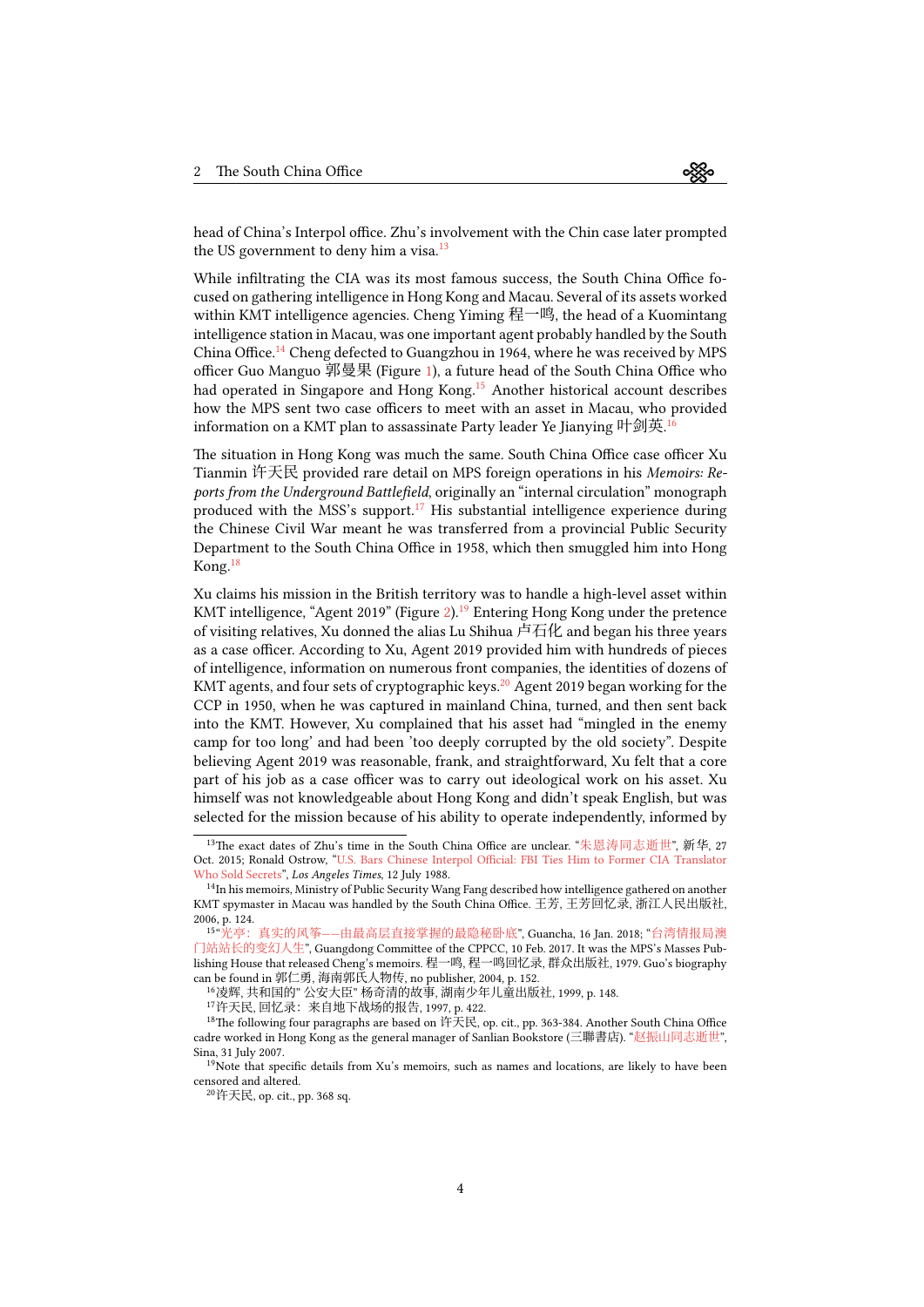<span id="page-4-0"></span>

≪

Figure 2: Undercover MPS officer Xu Tianmin in Hong Kong, 1959.

sound ideological foundations. Politically educating Agent 2019 also helped Xu turn down his requests for larger payments.<sup>[21](#page-4-1)</sup>

Xu demurs on what happened after Agent 2019 was arrested by British colonial authorities and then deported to Taiwan around 1961. The CCP certainly maintained clandestine networks in Taiwan, but Xu wrote that he failed to effectively "arrange relief measures" and provide sufficient financial support to his asset. Xu was particularly embarrassed that, when Agent 2019 visited the PRC in 1989, he was only able to offer US\$1 for his travel expenses.<sup>[22](#page-4-2)</sup>

For Xu's part, he was promoted to deputy director of the South China Office in 1966, but his appointment was overturned by Party officials who questioned the lack of information about his pre-war intelligence work — a common problem given the frequency with which records were lost, chains of command confused and case officers died.<sup>[23](#page-4-3)</sup> Like many South China Office cadres, Xu was transferred to the Guangdong State Security Department upon its creation.<sup>[24](#page-4-4)</sup>

While Xu was denied promotion within the South China Office, other officials from the unit graduated into the highest levels of the intelligence and security community. For example, Hui Ping 惠平, the original MSS vice minister in charge of counterintelligence (1983–1990), spent much of his career working in the MPS South China Office.<sup>[25](#page-4-5)</sup> Likewise, Zhang Youheng 张友恒, the final head of the South China Of-fice, was chosen as the first director of the Guangdong State Security Department.<sup>[26](#page-4-6)</sup> Many South China Office personnel also worked in the MPS 1st Bureau, arguably the ministry's most important and secretive bureau because of its responsibility for 'political security' work such as counterintelligence and suppression of anti-Party activit-

<span id="page-4-1"></span><sup>21</sup>Ibid., pp. 370 sq.

<span id="page-4-2"></span><sup>22</sup>Ibid., p. 384.

<span id="page-4-4"></span><span id="page-4-3"></span><sup>23</sup>Ibid., p. 10.

 $24$ Xu retired in 1984 and was eventually awarded the administrative rank of 10 and treated as a deputy provincial-level official. Ibid., p. 11.

<span id="page-4-5"></span><sup>25</sup> "[国家安全部原副部长惠平逝世享年](https://archive.ph/EghTu) 79 岁", 新华网 via Sina, 25 Aug. 2008.

<span id="page-4-6"></span><sup>26</sup>李时雨, 敌营十五年 李时雨回忆录, 南海出版公司, 2015, p. 186.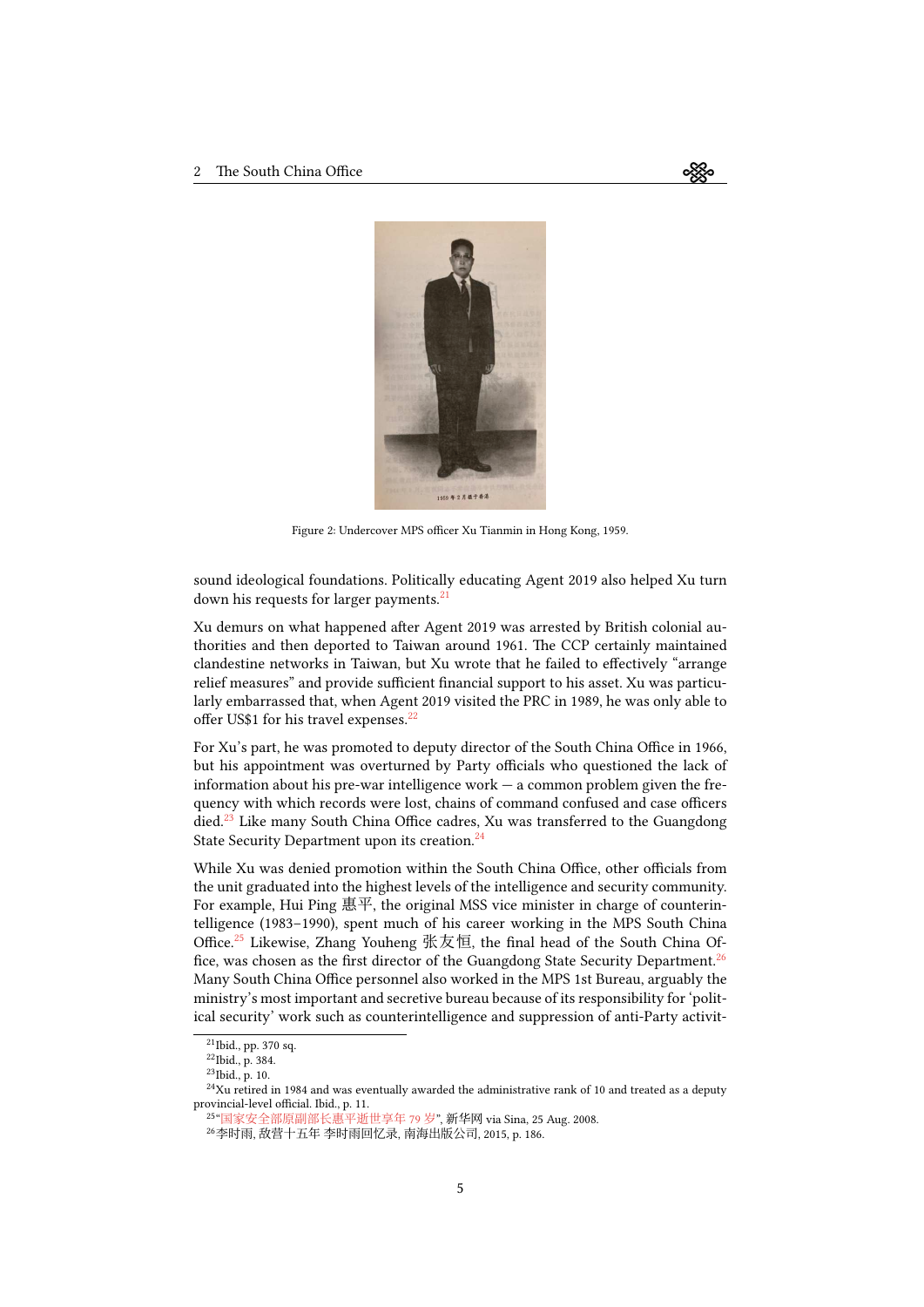

ies.[27](#page-5-0) This indicates that the South China Office's practices and experiences have been highly influential within the MPS and the MSS.

## 3 Organisation and administrative cover

Despite its importance (or perhaps because of it), little is known about the structure and development of the South China Office. It probably grew out of the Intelligence Division of the CCP South China Bureau's Social Department (社会部情报处), which was likely involved in sending agents across Southeast Asia until its disbandment in 1955.[28](#page-5-1)

Within the MPS, the South China Office had bureau-level status, according to an un-verified source.<sup>[29](#page-5-2)</sup> The same source claims that, internally, it had a "materials team" (perhaps to analyse and disseminate reporting or provide analytical assistance to case officers), a liaison division (probably to coordinate with other Party-state organs), an administrative division, and operational units including a "Taiwan team" and an "America and Soviet Union team". (It almost certainly had a United Kingdom team  $to$ <sub>0</sub>.)<sup>[30](#page-5-3)</sup>

Highlighting the covert and clandestine nature of its work, the MPS South China Office was referred to by a range of names depending on the setting. The lack of sources sometimes makes it difficult to trace the evolution of these names and hard to tell which were designed for internal use or as cover. I propose a rough overview below.

#### MPS South China Office (**公安部华南办事处**, ?–1983)

This appears to be the official name used by the MPS for their station in Guangdong. It was distinct from the Guangdong Provincial Public Security Bureau and functioned as part of the central bureaucracy.

#### Guangdong Provincial Committee Political-Legal Research Office (**广 东省政法研究室**, 1959–1966, 1975–1983)

This was another name for the South China Office, and was probably used for Guang-dong provincial government purposes rather than within the MPS.<sup>[31](#page-5-4)</sup>

<span id="page-5-0"></span><sup>&</sup>lt;sup>27</sup>On the MPS 1<sup>st</sup> Bureau, see Filip Jirouš and Jichang Lulu, "The Ministry of Public Security and Chekist political protection", forthcoming. MPS 1<sup>st</sup> Bureau Deputy Director Li Xilin 李溪林 also spent time in the South China Office. 杜导正, 廖盖隆主编, 政坛高层动态, 南海出版公司, 2006, p. 60; 许天民, op. cit., p. 368. South China Office deputy director Ding Zhaojia 丁兆甲 later became a deputy head of the MPS 1<sup>st</sup> Bureau. 大江南北年代 3, 2020, pp. 24 sq.

<span id="page-5-1"></span><sup>&</sup>lt;sup>28</sup> A 1952 CIA report claims that twelve agents of the Social Affairs Department had been sent to Guangdong that August, before departing for Vietnam, Burma, Thailand, Malaya, the Philippines and Indonesia. The report claims the group of agents were led by "Hsueh Ch'iao", who may be the same as the CID opensource intelligence pioneer Xue Qiao 薛樵. ["Departure for Canton of Chinese Communist Agents of Central](https://www.cia.gov/readingroom/docs/CIA-RDP82-00457R014500390010-2.pdf) [Social Affairs Department"](https://www.cia.gov/readingroom/docs/CIA-RDP82-00457R014500390010-2.pdf), Central Intelligence Agency, 3 Nov. 1952, CIA-RDP82-00457R014500390010-2. Guo Manguo previously worked in the South China Bureau Social Department's Intelligence Section. 广 州工革联《两陈案件》专案组 & 中山大学红旗公社星火燎, eds., 罗谭黑帮泡制骇人听闻的全国第一 大案—"国际间谍案" 两陈案件内幕, p. 33; 广东省志 1979-2000 28 政法卷, 方志出版社, 2014, p. 25.

<span id="page-5-2"></span><sup>29</sup> "[于顺纲同志简介](https://archive.ph/gDGjB)".

<span id="page-5-4"></span><span id="page-5-3"></span> $30$ Ibid.

<sup>31</sup>According to official histories, the Guangdong Provincial Committee's Political-Legal Research Office was established in 1959 and disbanded in 1965, re-established in 1975 and disbanded in October 1983. 中共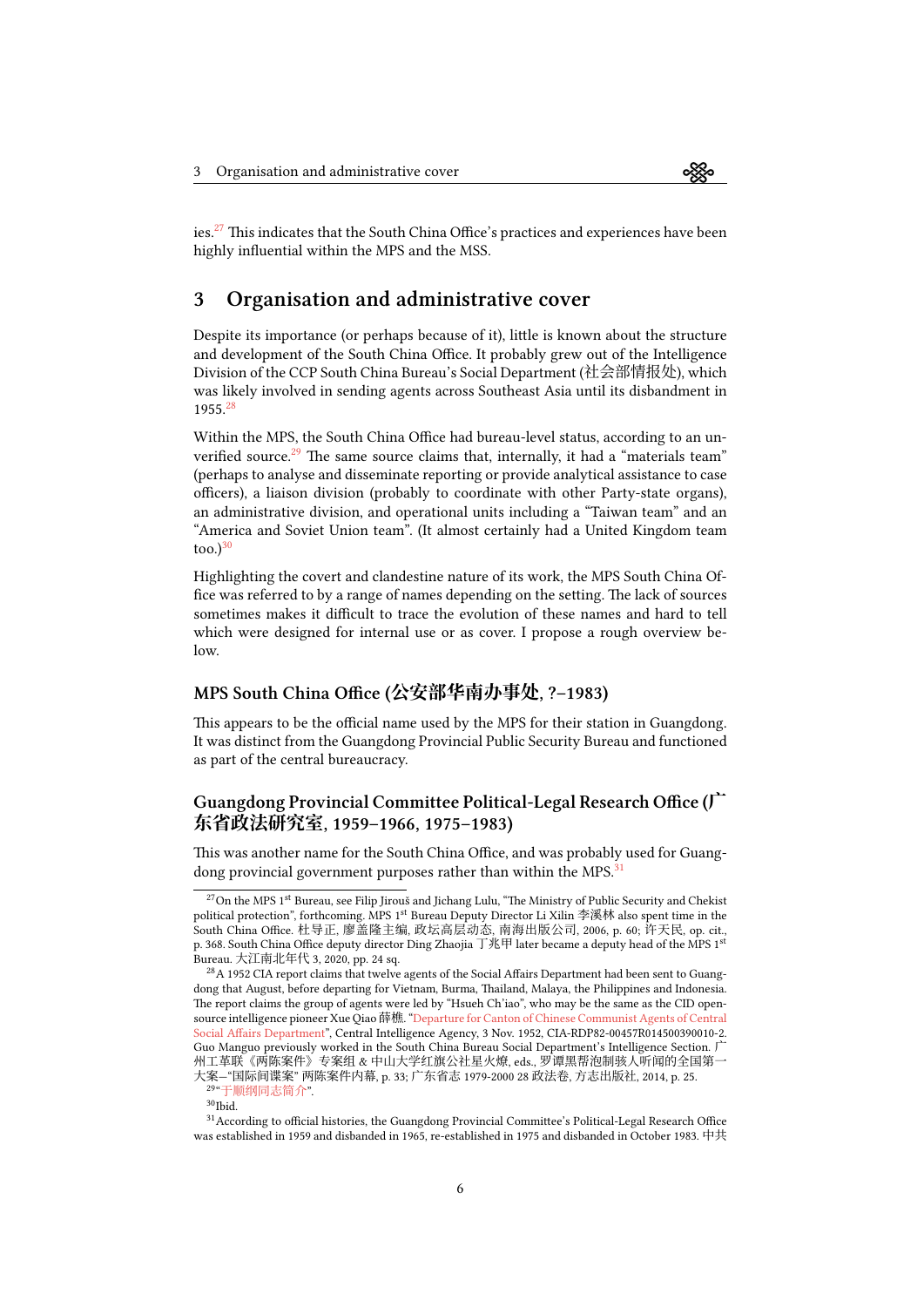## Guangdong Provincial Committee 1st Office (**广东省委第一办公室**, October 1978–)

The CCP Guangdong Provincial Committee's 1<sup>st</sup> Office was a public-facing nameplate for the MPS South China Office. The nameplate was used by the Provincial Committee's Hong Kong and Macau City Work Committee (港澳城市工作委员会) until 1978, when leadership of underground Party organisations in Hong Kong was taken over by the State Council in Beijing.<sup>[32](#page-6-0)</sup> After this point, the  $1<sup>st</sup>$  Office nameplate began to be used by the MPS South China Office, and later by the Guangdong State Security Department.<sup>[33](#page-6-1)</sup>

### Guangdong Provincial Committee Investigation Bureau (**广东省委 调查局**, December 1972–November 1975)

This organisation existed briefly during the last years of the Cultural Revolution.<sup>[34](#page-6-2)</sup> It was renamed as the Guangdong Provincial Political-Legal Research Office in Novem-ber 1975.<sup>[35](#page-6-3)</sup> Several of its personnel have also been described as MPS South China Office cadres.<sup>[36](#page-6-4)</sup>

## 4 Other MPS bases for foreign operations

If the MPS South China Office handled operations through Macau and Hong Kong, were there similar MPS units in other border regions? Three more are attested, and together with the South China Office they point to a substantial yet previously unidentified infrastructure for MPS foreign operations.

The MPS Yunnan Office (云南办事处) may have focused on operations in nearby Burma, Thailand and Indochina. KMT refugee communities in Burma and Thailand might have also been a target of its efforts.<sup>[37](#page-6-5)</sup> Like the South China Office, it was also known as the Provincial Committee 1<sup>st</sup> Office before being subsumed by the provincial State Security Department.<sup>[38](#page-6-6)</sup>

<span id="page-6-4"></span><span id="page-6-3"></span><sup>35</sup>中共广东省委组织部 et al., op. cit., p. 138.

广东省委组织部, 中共广东省委党史研究室 & 广东省档案馆, eds., 中国共产党广东省组织史资料 下, 中共党史出版社, 1996, p. 32; 广东省志 1979-2000, 25 党派·群众团体卷, 方志出版社, 2014, p. 114.

<span id="page-6-0"></span><sup>&</sup>lt;sup>32</sup>The State Council Hong Kong and Macau Affairs Office was established at the same time as the Hong Kong and Macau Work Committee appears to have been disbanded and the 1<sup>st</sup> Office nameplate handed over the South China Office. "国务院港澳事务办公室召开庆祝成立四十周年座谈会", 人民日报, 14 Sept. 2018. Hong Kong and Macau Work Committee Secretary Chen Nengxing 陈能兴 is described in an official history as the head of the Guangdong Provincial Committee 1st Office. 中共广东省委组织部 et al., op. cit., p. 140; "[广东省总工会第三任主席陈能兴](https://web.archive.org/web/20190306042846/http://www.gdftu.org.cn/zghd/gdgh/hhzj/201305/t20130531_390093.htm.)", 广东省总工会, 31 May 2013.

<span id="page-6-1"></span> $^{33}\Gamma$ 东省志 1979-2000, 25, p. 114. An official history describes Guo Manguo as having headed the 1st office from 1978 to June 1983. 广东省志 1979-2000, 28 政法卷, 方志出版社, 2014, p. 27.

<span id="page-6-2"></span><sup>&</sup>lt;sup>34</sup>It was established at the end of 1972 together with re-establishment of the Provincial Political-Legal Commission and the Public Security Bureau."[1972](https://archive.ph/ngV3L) 年", 中共广东省委党史研究室.

<sup>&</sup>lt;sup>36</sup>South China Office Deputy Director Guo Peizhen 郭佩珍 was described as head of the Investigation Bureau from 1977 to 1978. 广东省志 1979-2000, 28, p. 30; 许天民, op. cit., p. 365. South China Office cadre Han Shusheng 韩树声 was assigned to the Investigation Bureau after leaving a May 7 Cadre School in 1972. 广州市黄埔区人物纪略 1949-2007, no publisher, 2013, p. 21.

<span id="page-6-5"></span><sup>&</sup>lt;sup>37</sup>Wen-ChinChang, "[From War Refugees to Immigrants: The Case of the KMT Yunnanese Chinese in](https://www.jstor.org/stable/3092003) [Northern Thailand](https://www.jstor.org/stable/3092003)", The International Migration Review 35:4, 2001.

<span id="page-6-6"></span> $38$ Separate documents describe Guan Shixin 管世新 as head of the MPS Yunnan Office and head of the Yunnan Provincial Committee 1st Office. 韩绿林, ed., 广西政法年鉴(2010)创刊号, 广西人民出版社, 2010, p. 135; 潘贵存, ed., 唐山市丰润区志 1978-2005 下, 方志出版社, 2010, p. 1095. He Guowei 和国伟 of the Yunnan Office subsequently became head of the Yunnan State Security Department's Political Department.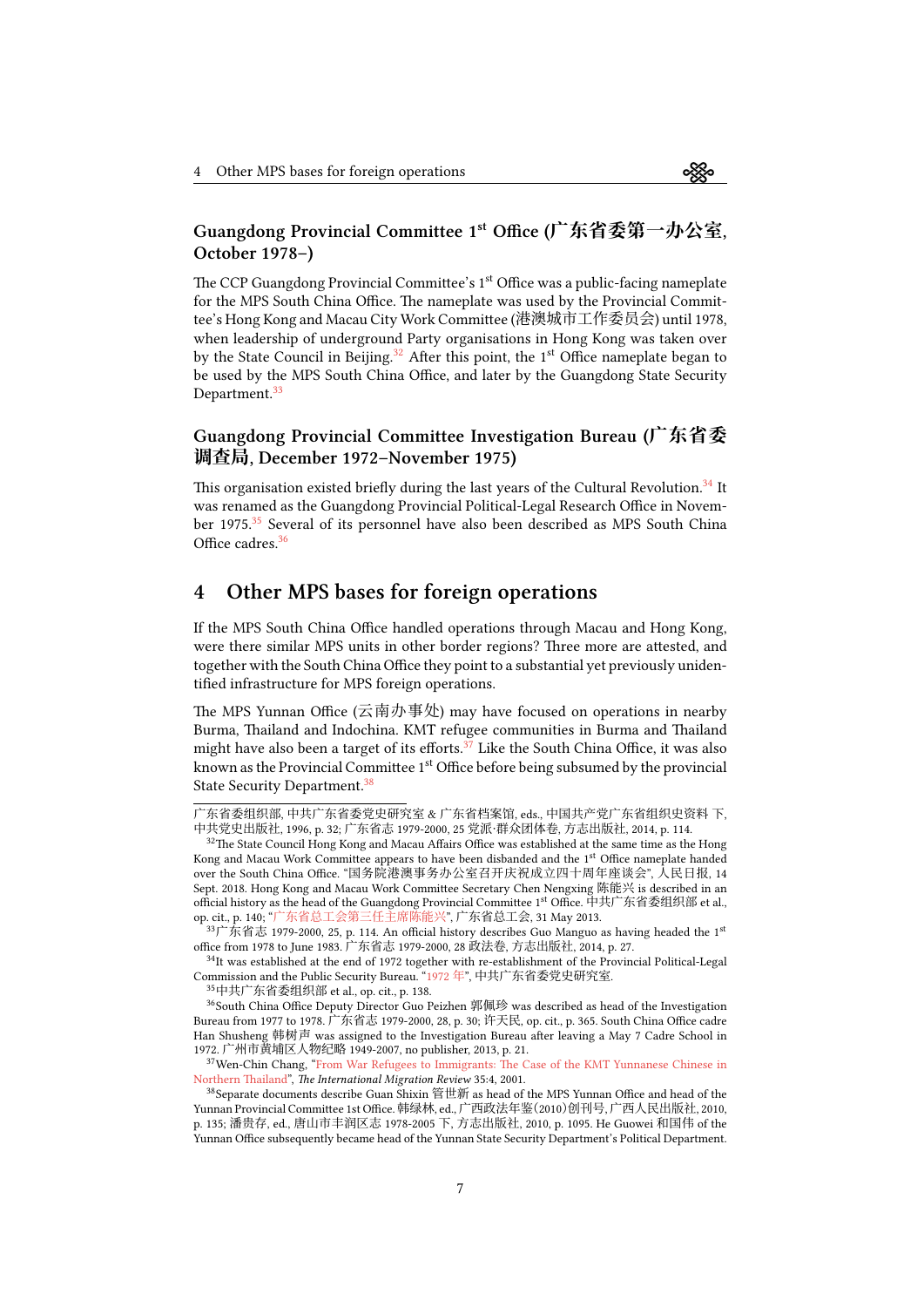The MPS Northeast Office (东北办事处) existed as early as 1956. A deputy director of the Northeast Office in 1956 subsequently became deputy director of the South China Office, suggesting they may have been involved in similar kinds of operations.<sup>[39](#page-7-0)</sup> The Northeast Office had an intelligence station in Dalian, but it's unclear where the office was headquartered.<sup>[40](#page-7-1)</sup>

Historically, Shanghai has been another important staging ground for the Party's foreign operations. Even though it has no land borders, it had established expatriate communities, elite universities, diaspora connections, and intelligence networks left behind by several countries. One unverified source claims that the MPS maintained a Shanghai Office (驻上海办事处), which was outwardly known as the Municipal Government's 6th Office. One biographical reference exists to an individual covertly sent abroad by the Shanghai Office.<sup>[41](#page-7-2)</sup>

Further hints about MPS foreign operations in Shanghai come from Ding Li  $\Box \vec{x}$ , an officer of Shanghai Public Security Bureau in the first half of the 1950s. Ding worked in the Bureau's Political Security Division, where he was under the dual leadership of his division head and a Soviet expert advisor, "Keliukefu" 柯留可夫 (Kryukov?). Ding explained the Soviet advisor's seemingly unusual leadership role as a product of China's inexperience with foreign operations:

"Under the direction of the Soviet expert Keliukefu, I carried out international intelligence work. My primary mission was to investigate and clean out consulates of capitalist and imperialist nations in Shanghai, and their cultural and religious organisations and forces. The second mission was, under the right conditions, to send 'spies' abroad. To New China, this was a topic to learn about from Soviet experts." $42$ 

### 5 The post-MSS MPS

The MSS absorbed much of the MPS's counterintelligence personnel upon its creation in July 1983. The MPS, in principle at least, had lost much of its remit in the spycatching game. The South China Office was no exception, and may have been entirely incorporated into the Guangdong State Security Department later that year.[43](#page-7-4) Even though the new agency also subsumed the Guangdong Investigation Department, a foreign intelligence agency, South China Office head Zhang Youheng was chosen to lead the State Security Department.<sup>[44](#page-7-5)</sup>

郭大烈, ed., 中国少数民族大辞典 纳西族卷, 广西民族出版社, 2002, p. 470. According to one source, the Yunnan Provincial Committee 1<sup>st</sup> and 5<sup>th</sup> Offices were incorporated into the newly created State Security Department in early 1984. Little is known about the  $5<sup>th</sup>$  Office, but the fact that it was subsumed by the State Security Department implies that it may have been cover for the Yunnan Investigation Department (云南省委调查部). 王汉文, ed., 开国将士风云录, vol. 1, 中国工人出版社, 2005, p. 438.

<span id="page-7-0"></span><sup>39</sup>中国人民政治协商会议河北省临西县委员会文史资料委员会, ed., 临西文史, 第 4 辑, 山东省聊城 地区新闻出版局, 1997, p. 150.

<span id="page-7-2"></span><span id="page-7-1"></span><sup>40</sup>王佩平, ed., 大连市志 公安志, 方志出版社, 2004, p. 767.

<sup>41</sup> "印象中 '[他在六办做的](https://archive.ph/DJ2QS)'", BackChina, 14 Mar. 2014. Baidu claims that an individual named Zheng Guolong was sent abroad by the MPS Shanghai Office as a clandestine agent. I was unable to access the original source but a preview of the book on Duxiu confirms that Baidu is accurate. "[郑国龙](https://archive.ph/NWfwI)", Baidu Baike; 丁洪章, ed., 共和国功勋人物风采, 中国科学文化出版社, 2011.

<span id="page-7-3"></span><sup>42</sup>岷江读书社, ed., 岷江情深 岷江读书社回忆录, publisher unknown, p. 30.

<span id="page-7-4"></span><sup>43</sup> "[于顺纲同志简介](https://archive.ph/gDGjB).

<span id="page-7-5"></span><sup>44</sup>李时雨, 敌营十五年 李时雨回忆录, 南海出版公司, 2015, p. 186.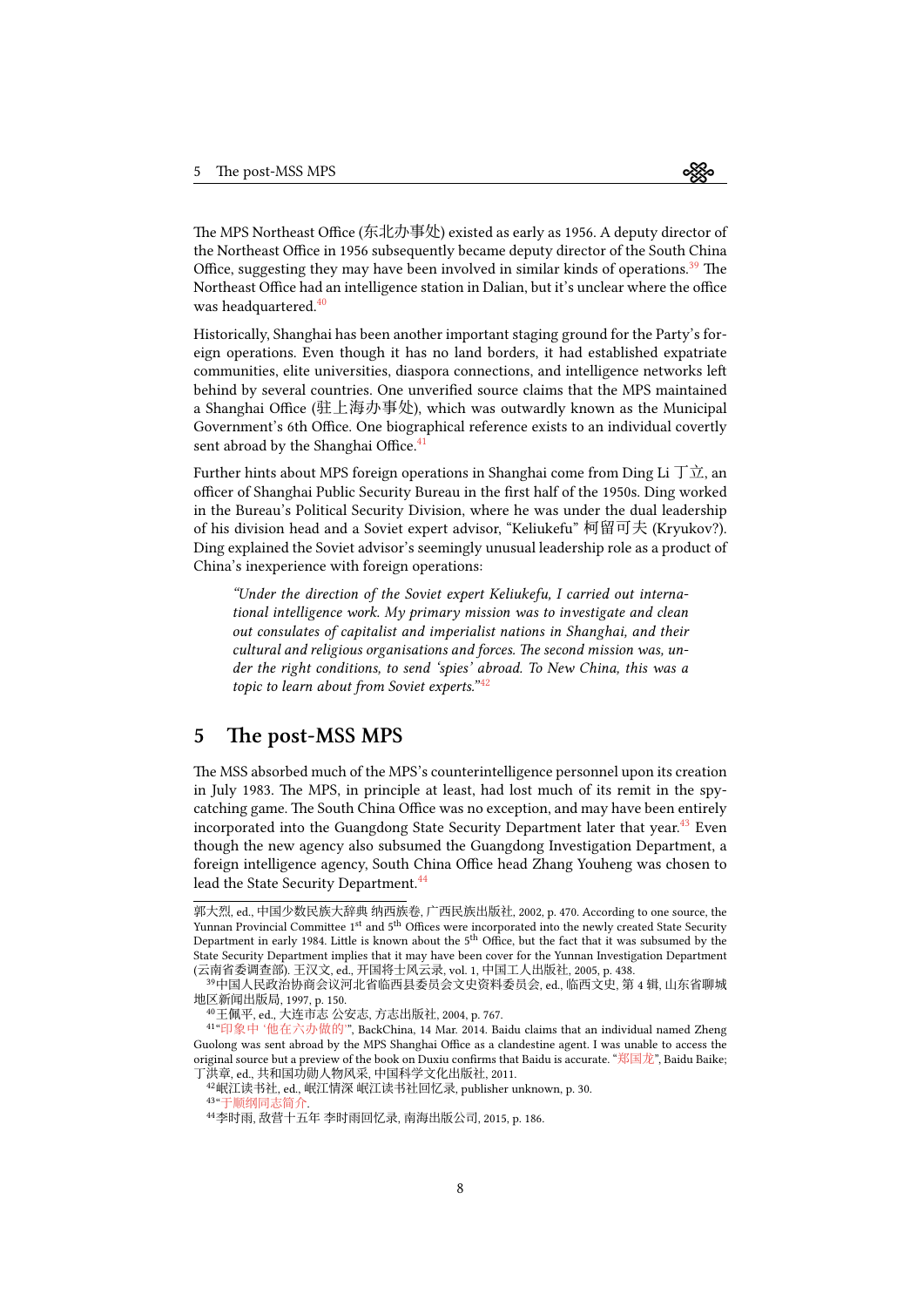In fact, the MPS's responsibilities still include "state security" work and it continues to carry out foreign operations.The recently established Office for Safeguarding National Security of the Central People's Government in the Hong Kong Special Administrative Region, for example, includes deputy directors from the MPS and MSS.<sup>[45](#page-8-0)</sup> Notably, the MPS sends officers abroad to harass corruption suspects and enemies of the state under Operation Fox Hunt.<sup>[46](#page-8-1)</sup>

Today's MPS Southern Research Institute (南方研究所) and the Guangdong Office of the MPS External Liaison Office (对外联络办公室驻广东办事处) may serve similar functions to the South China Office. There is no evidence that either have direct links to the South China Office, but some information points to their involvement in clandestine operations and intelligence gathering.

One source describes the Southern Research Institute as an MPS "think tank", but the fact that it has an "intelligence division" (情报处) and offices in both Shenzhen and Zhuhai, respectively the cities adjacent to Hong Kong and Macao, suggests some in-volvement in intelligence operations.<sup>[47](#page-8-2)</sup> Until 2005, the institute owned half of a trading company in Shenzhen, further suggesting operational activity.<sup>[48](#page-8-3)</sup> Like the old South China Office, the Southern Research Institute has links to the MPS 1<sup>st</sup> Bureau: a former head of the Southern Research Institute was recently described as the political com-missar of the 1<sup>st</sup> Bureau.<sup>[49](#page-8-4)</sup>

Business information websites describe the Guangdong Office of the MPS External Liaison Office as "carrying out investigation and research on matters relating to the Hong Kong, Macau and Taiwan region" and managing MPS front companies in the province.<sup>[50](#page-8-5)</sup> This is borne out by information on the office's personnel. Ma Xiaoqi  $\frac{\pi}{2}$ 小奇 worked as the general manager of Guang Xing Hua Enterprises (广兴华实业 总公司) and deputy general manager of Beijing Xinhua Enterprises (北京新华实业 总公司) while heading the Guangdong Office.<sup>[51](#page-8-6)</sup> Both companies are controlled by

<span id="page-8-0"></span>45 "我校李江舟校友 2020 年 7 月 4 [日 国务院任命为驻港国安公署副署长](http://web.archive.org/web/20210323122202/https://xiaoyou.ppsuc.edu.cn/info/1072/1747.htm)", 中国人民公安大学, 9 Nov. 2020; ["Alias of Beijing national security official in Hong Kong unmasked by latest US sanctions list](http://web.archive.org/web/20210117030833/https://hk.appledaily.com/news/20210117/36DPQQWWK5HNVIZTE5FAP6NDCQ/.)", Apple Daily, 17 Jan. 2021. See also Peter Mattis, ["Informatization Drives Expanded Scope of Public Security](https://jamestown.org/program/informatization-drives-expanded-scope-of-public-security/)", China Brief 13:8, 2013.

<span id="page-8-1"></span> $^{46}\rm{Sebastian}$ Rotella & Kirsten Berg, "[Operation Fox Hunt: How China Exports Repression Using a Net](https://www.propublica.org/article/operation-fox-hunt-how-china-exports-repression-using-a-network-of-spies-hidden-in-plain-sight)[work of Spies Hidden in Plain Sight"](https://www.propublica.org/article/operation-fox-hunt-how-china-exports-repression-using-a-network-of-spies-hidden-in-plain-sight), ProPublica, 22 July 2021.

<span id="page-8-2"></span><sup>47</sup>海丰县地方志编纂委员会编, 海丰县志 1988-2004 下, 方志出版社, 2012, p. 1116. Its Shenzhen address is recorded as 南山区华侨城荔园新村甲 1 号. Its Zhuhai address is 翠微东路 11 号. 姚林, "新 型公安智库建设: 概念、现状、建议与展望", 北京警察学院学报 3, 2018, p. 71; "[公安部南方研究所](https://web.archive.org/web/20220124233651/http://www.qianlima.com/zb/detail/20171226_74502309.html): [2017-12-25](https://web.archive.org/web/20220124233651/http://www.qianlima.com/zb/detail/20171226_74502309.html) 合同 \_1", 千里马, 25 Dec. 2017>; "[公安部南方研究所珠海办事处](https://archive.ph/iGNMx)", 11467.com.

<span id="page-8-3"></span>48 "[深圳市南安实业有限公司](https://archive.ph/xh7Zc)", 启信宝. Jiang Zemin ordered political-legal system organs such as the Ministry of Public Security to decommercialise in 1998, but intelligence agencies were able to maintain some companies for nominally operational purposes. See Michael Chase & James Mulvenon, ["The Decommercial](https://www.tandfonline.com/doi/abs/10.1080/08850600290101730)[ization of China's Ministry of State Security](https://www.tandfonline.com/doi/abs/10.1080/08850600290101730)", International Journal of Intelligence and CounterIntelligence, 15:4, 2002.

<span id="page-8-4"></span><sup>49</sup>Yin Zhitian 殷治田 was head of the Southern Research Institute until 2001. He was described as the political commissar of the 1<sup>st</sup> Bureau and 26<sup>th</sup> Bureau in 2017. 国家民委人事司, 中国民族博物馆 & 中国 西藏杂志社, eds., 丰碑-对口支援西藏十年回顾, 红旗出版社, 2004, p. 16; 唐雪娇, "[学校组织收看中央](https://archive.ph/N4h4u) [四部委民族班教育管理服务工作视频会](https://archive.ph/N4h4u)", 中南大学, 24 Apr. 2017.

<span id="page-8-5"></span> $^{50}$ Business records use the term "double-ised companies" (两化企业) to refer to these companies. According to a Liaoning provincial government document, the term is short for "socialised and professionalised companies" (社会化、职业化企业) and refers to companies established by state security organs to assist in providing cover for operations. "[公安部对外联络办公室驻广东省办事处](https://archive.ph/5EPzY)", 爱企查; 地方税政策法规 --- --------- *。*<br>汇编 1997.7 - 1997.12, 辽宁省地方税务局沈阳分局, 1998, p. 63.

<span id="page-8-6"></span><sup>51</sup>海丰县志 1988-2004 下, p. 1116. Xiao Chenggang 肖成钢 from the Southern Research Office also moved to the Guangdong Office in 1999 where he was the assistant general manager of Guang Xing Hua Enterprises. "[肖成钢](https://archive.ph/2SK0A)", Sina.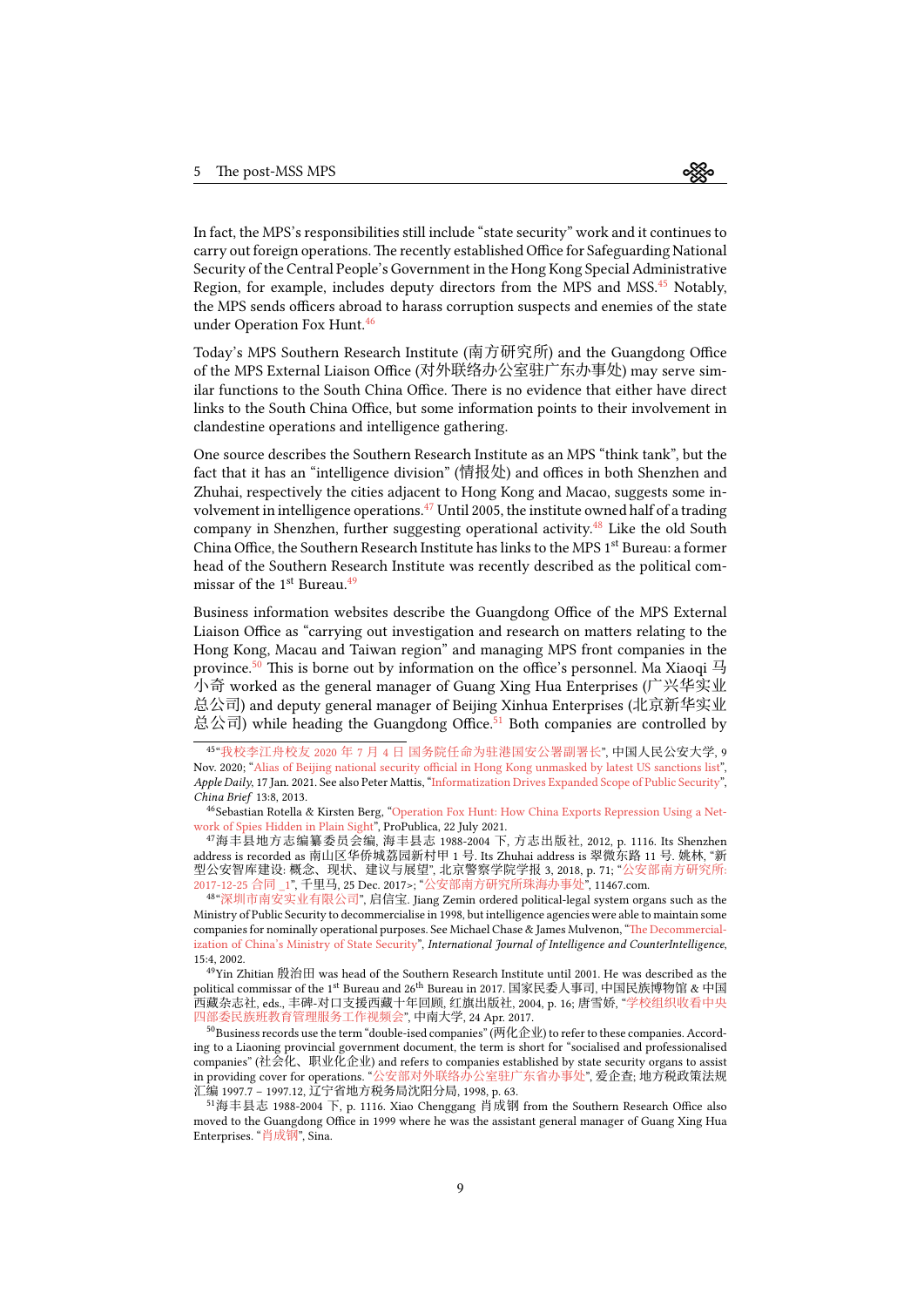the MPS.<sup>[52](#page-9-0)</sup> Chinese business records show that the MPS External Liaison Office also owns 90% of a joint venture with a company controlled by the family of Marshal Ye Jianying, which has been closely associated with military intelligence agencies and Guangdong province.<sup>[53](#page-9-1)</sup> Nothing is known about activities carried out by the office in Hong Kong, Macau and Taiwan.

Highlighting its covert nature, the MPS External Liaison Office is probably a nameplate used by the MPS  $1<sup>st</sup>$  Bureau to obscure its activities. Several  $1<sup>st</sup>$  Bureau officers have concurrently held positions in the Liaison Office. For instance, MPS officer Tan Songqiu 谭松裘 may have headed the External Liaison Office while serving as  $1<sup>st</sup>$ Bureau chief in the 1980s.<sup>[54](#page-9-2)</sup> Li Wenda 李文达, a head of the External Liaison Office in the 1970s, was also a senior  $1<sup>st</sup>$  Bureau officer.<sup>[55](#page-9-3)</sup>

The same pattern exists at local levels: the Guangxi Public Security Department's 1<sup>st</sup> Division (the local counterpart of the MPS  $1<sup>st</sup>$  Bureau) is outwardly known as both the Guangxi People's Government 9th Office and the Public Security Department's External Liaison Office. $56$  This kind of numbered local government cover was also used by the South China Office, and remains in use by civilian and military intelligence agencies. It therefore strongly indicates that the  $1<sup>st</sup>$  Bureau and related units function as intelligence agencies.<sup>[57](#page-9-5)</sup>

Recent revelations about the MPS 1<sup>st</sup> Bureau's role in the 1MDB corruption scandal surrounding then-Malaysian Prime Minister Najib Razak illustrate the unusual foreign operations it engages in. A *Wall Street Journal* investigation found that in 2016, then 1<sup>st</sup> Bureau Chief Sun Lijun 孙力军 informed Malaysian officials that the Chinese government was deploying "full operational surveillance" on Journal reporters in Hong Kong in response to their coverage of 1MDB. Sun also promised to per-suade other countries to drop their investigations into the corruption case.<sup>[58](#page-9-6)</sup> The US Department of Justice has since alleged that Sun instructed the deputy national finance chair of the Republican National Committee, Elliott Broidy, to lobby the Trump

<span id="page-9-0"></span><sup>&</sup>lt;sup>52</sup>Beijing Xinhua Enterprises is recorded in Chinese business records as wholly owned by the MPS Police Support Businesses Management Office, an MPS organ that manages some of the agency's companies. Unconfirmed sources claim that the MPS Business Management Office is part of the MPS 1<sup>st</sup> Bureau and internally known as the double-ised company management office (两化企业管理办公室, see n. [49\)](#page-8-4). "[北京](https://archive.ph/k99hz) [新华实业总公司](https://archive.ph/k99hz)", 爱企查; 葉茂之 & 劉子威, 中國國安委: 秘密擴張的秘密, 領袖出版社, 2013. Strangely, Chinese business information websites do not record the ownership of Guang Xing Hua Enterprises, which was established in 1984. However, financial records filed by a company partnered with Guang Xing Hua Enterprises indicate that it is controlled by Beijing Xinhua Enterprises. A job advertisement by the same partner company also describes Guang Xing Hua Enterprises as "directly led by the MPS". '[深圳市广道高](http://qccdata.qichacha.com/ReportData/PDF/c73df015e75ca6fd0cbbeba922ac5d6d.pdf) [新技术股份有限公司公开转让说明书](http://qccdata.qichacha.com/ReportData/PDF/c73df015e75ca6fd0cbbeba922ac5d6d.pdf)', 企查查, Sept. 2016, p. 63; "[深圳市广道高新技术有限公司](https://archive.ph/a5Nbb)", 应 届生, 31 Oct. 2008; "[广兴华实业总公司](https://archive.fo/K9vON)". 爱企查.

<span id="page-9-1"></span><sup>53</sup> "[深圳市国叶实业有限公司](https://archive.ph/SQani)", 爱企查. On the Ye family and its relationship to military intelligence, see Mark Stokes & Russell Hsiao, ["The People's Liberation Army General Political Department: Political](https://project2049.net/2013/10/14/the-peoples-liberation-army-general-political-department-political-warfare-with-chinese-characteristics/) [Warfare with Chinese Characteristics"](https://project2049.net/2013/10/14/the-peoples-liberation-army-general-political-department-political-warfare-with-chinese-characteristics/), Project 2049, 14 Oct. 2013.

<span id="page-9-2"></span><sup>54</sup>江迅, "[黃雀行動背後港人捨命救危內情](https://web.archive.org/web/20090608164141/www.yzzk.com/cfm/Content_Archive.cfm?Channel=ae&Path=241276811/23ae1a.cfm)", 亚洲周刊 23, June 2009. See also Geoff Wade & Jichang Lulu, "The China Association for Friendship and its links with the Ministry of Public Security", unpublished draft, 13 Dec. 2020, n. 37.

<span id="page-9-3"></span><sup>55</sup>李文达, ed., 中国当代公安题材文化作品选 1949-1989, 中国人民公安大学出版社, 1992, p. 72; "[李文](http://web.archive.org/web/20150206035943/www.chinawriter.com.cn/zxhy/member/2394.shtml)

达 [\(1918-1994\)"](http://web.archive.org/web/20150206035943/www.chinawriter.com.cn/zxhy/member/2394.shtml), 中国作家协会. 56 "[公安志](https://archive.ph/bzSZr)", 广西壮族自治区地方志编纂委员会办公室.

<span id="page-9-6"></span><span id="page-9-5"></span><span id="page-9-4"></span><sup>&</sup>lt;sup>57</sup>On the use of numbered cover by PLA intelligence agencies, see Stokes & Hsiao, [op. cit.](https://project2049.net/2013/10/14/the-peoples-liberation-army-general-political-department-political-warfare-with-chinese-characteristics/), p. 23.

<sup>58</sup>Tom Wright & Bradley Hope, ["China Offered to Bail Out Troubled Malaysian Fund in Return for Deals](https://www.wsj.com/articles/how-china-flexes-its-political-muscle-to-expand-power-overseas-11546890449)", Wall Street Journal, 7 Jan. 2019.